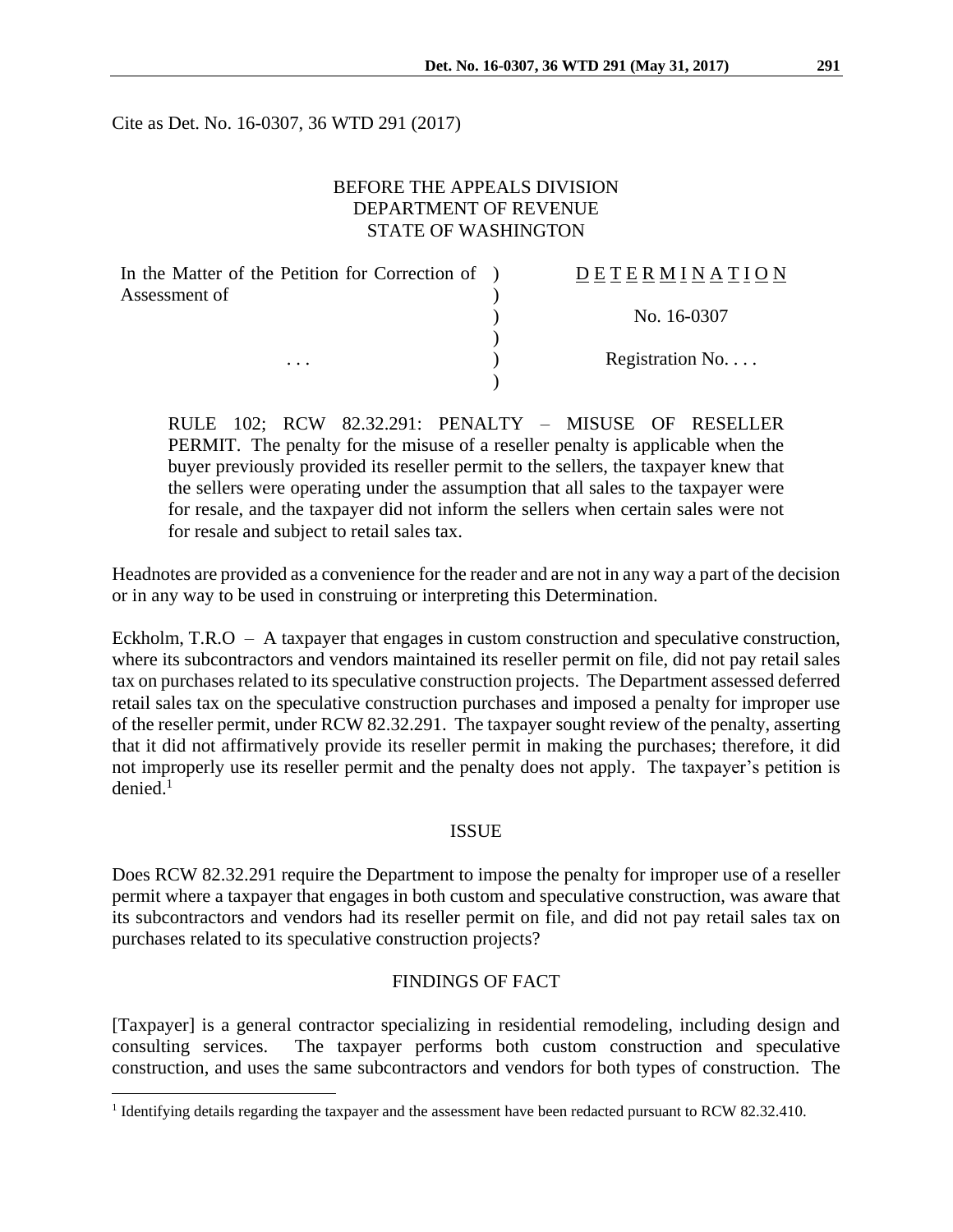Department of Revenue (Department) Audit Division reviewed the taxpayer's records for excise tax purposes for the period January 1, 2010, through December 31, 2013. The auditor discovered that the taxpayer had not paid retail sales tax on charges for subcontractor services and materials for certain speculative construction projects. The taxpayer indicated that the subcontractors and vendors had its reseller permit number on file and its permit was reflected in the taxpayer's billing profiles. The taxpayer did not inform its subcontractors and vendors when purchases were related to its speculative construction projects and subject to retail sales tax. The subcontractors and vendors did not charge retail sales tax on those sales. The taxpayer did not report any deferred retail sales tax on its excise tax returns during the audit period. The auditor assessed deferred retail sales tax on the untaxed speculative construction sales, in addition to, other assessments not at issue in this review. Following the taxpayer's submission of additional records, a post adjustment assessment was issued in the amount of \$ . . . , which included a reseller permit misuse penalty of  $\$\dots^2$ 

The taxpayer filed a petition for review that asserted the reseller permit misuse penalty did not apply. The taxpayer does not dispute that it owes retail sales tax on the subcontractor services and vendor purchases for its speculative construction projects. The taxpayer asserts that RCW 82.32.291(1) provides that the reseller permit misuse penalty only applies where the buyer "improperly uses" a reseller permit in making purchases subject to retail sales tax and it did not provide the sellers its reseller permit specific to its speculative construction projects; therefore, it did not improperly use its reseller permit.<sup>3</sup> The taxpayer asserted that it was the sellers' responsibility to verify the nature of the sales and they should not have relied on its previously provided reseller permit.

#### ANALYSIS

All Washington sales of tangible personal property to consumers are subject to retail sales tax unless the sales are otherwise exempt from tax. RCW 82.08.020(1); RCW 82.04.050(1). Retail sales tax does not apply to sales for resale and a buyer may use a reseller permit when making such purchases. RCW 82.04.050(1)(a)(i); RCW 82.04.060; WAC 458-20-102(6).

A person engaged in the business of constructing homes for consumers is a prime contractor. WAC 458-20-170(1)(a) (Rule 170(1)(a)). Sales to prime contractors of materials, which become part of the structure being built, are sales for resale and are not subject to the retail sales tax. RCW  $82.04.050(1)(a)(ii)$ ; Rule  $170(4)(b)$ . Prime contractors are also not subject to retail sales tax on purchases of subcontract labor. RCW 82.04.050(2)(b). A person engaged in the business of constructing homes on land it owns is a speculative builder. Rule 170(2)(a). Speculative builders are required to pay retail sales tax on all materials purchased by them and all charges made by their subcontractors. Rule 170(2)(e). This is because the speculative builder is the consumer of the

 $\overline{a}$ 

<sup>2</sup> Document No. . . . , issued December 4, 2014, for the period January 1, 2010, through December 31, 2013, included assessments of retail sales tax of \$ . . . , retailing business & occupation (B&O) tax of \$ . . . , a credit of service and other activities B&O tax of \$ . . . , use tax and/or deferred sales tax of \$ . . . , resale cert/reseller permit misuse penalty of \$ . . . , interest of \$ . . . , for a total amount assessed of \$ . . . . With a credit of the taxpayer's payment of \$ . . . and additional interest of  $\$\dots$ , the current total due is  $\$\dots$ .

<sup>&</sup>lt;sup>3</sup> The taxpayer does not seek waiver of the reseller permit misuse penalty under RCW 82.32.291(2) and WAC 458-20-102(12)-(13), by asserting that misuse of its permit was due to circumstances beyond its control or that it properly used its permit for purchases for dual purposes, and the evidence does not support such waiver.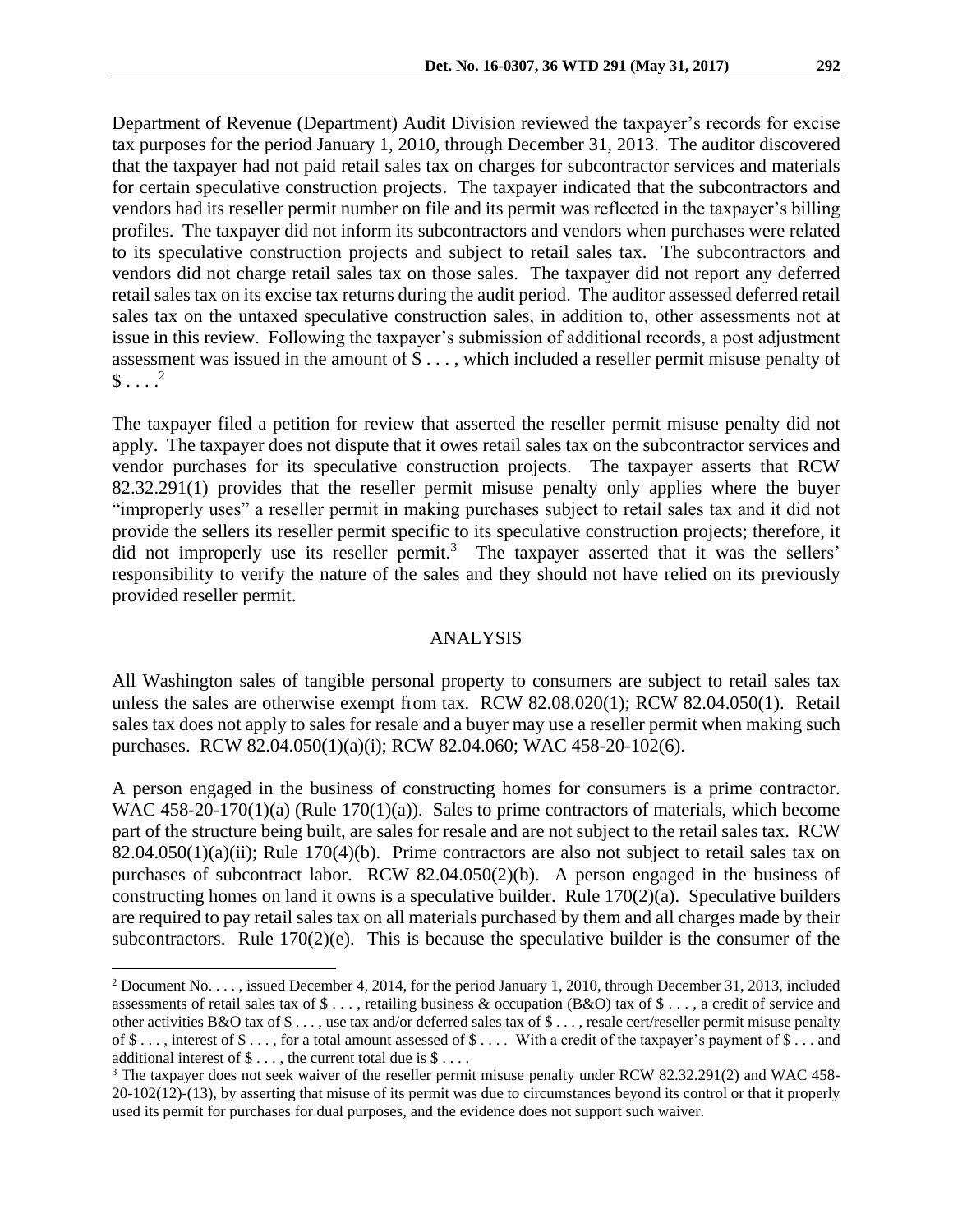materials and subcontractor services purchased, and they are not sales for resale, as in the case of the prime contractor. *See, e.g.,* Det. No. 13-0076, 32 WTD 238, 240 (2011).

RCW 82.32.291 requires the Department to impose a 50 percent penalty for improper use of a reseller permit, and provides, in part:

(1) Except as otherwise provided in this section, if any buyer improperly uses a reseller permit number, reseller permit, or other documentation authorized under RCW 82.04.470 to purchase items or services at retail without payment of sales tax that was legally due on the purchase, the department must assess against that buyer a penalty of fifty percent of the tax due, in addition to all other taxes, penalties, and interest due, on the improperly purchased item or service.

. . .

(3) A buyer that purchases items or services at retail without payment of sales tax legally due on the purchase is deemed to have improperly used a reseller permit number, reseller permit, or other documentation authorized under RCW 82.04.470 to purchase the items or services without payment of sales tax and is subject to the penalty in subsection (1) of this section if the buyer:

(a) Furnished to the seller a reseller permit number, a reseller permit or copy of a reseller permit, or other documentation authorized under RCW 82.04.470 to avoid payment of sales tax legally due on the purchase; or

(b) Made the purchase from a seller that had previously used electronic means to verify the validity of the buyer's reseller permit with the department and, as a result, did not require the buyer to provide a copy of its reseller permit or furnish other documentation authorized under RCW 82.04.470 to document the wholesale nature of the purchase. In such cases, the buyer bears the burden of proving that it did not improperly use its reseller permit to make the purchase without payment of sales tax.

The Department adopted WAC 458-20-102 (Rule 102) to administer RCW 82.32.291. Rule 102(9) mirrors the language in RCW 82.32.291(1) in respect to the improper use of a reseller permit, and states that the penalty can be imposed even when the buyer was not intending to evade paying retail sales tax. Rule 102(9); Det. No. 14-0404, 34 WTD 337, 338 (2015).

RCW 82.32.291(1) requires the imposition of the penalty "if any buyer improperly uses a reseller permit number, reseller permit, or other documentation authorized under RCW 82.04.470 to purchase items or services at retail . . . ." This clause provides that the buyer must improperly use the permit for the penalty to apply.

A buyer is deemed to have improperly used a reseller permit "when the buyer purchases items or services at retail without payment of sales tax legally due on the purchase . . ." under RCW 82.32.291(3). However, the statute then clearly explains that this deemed misuse of the reseller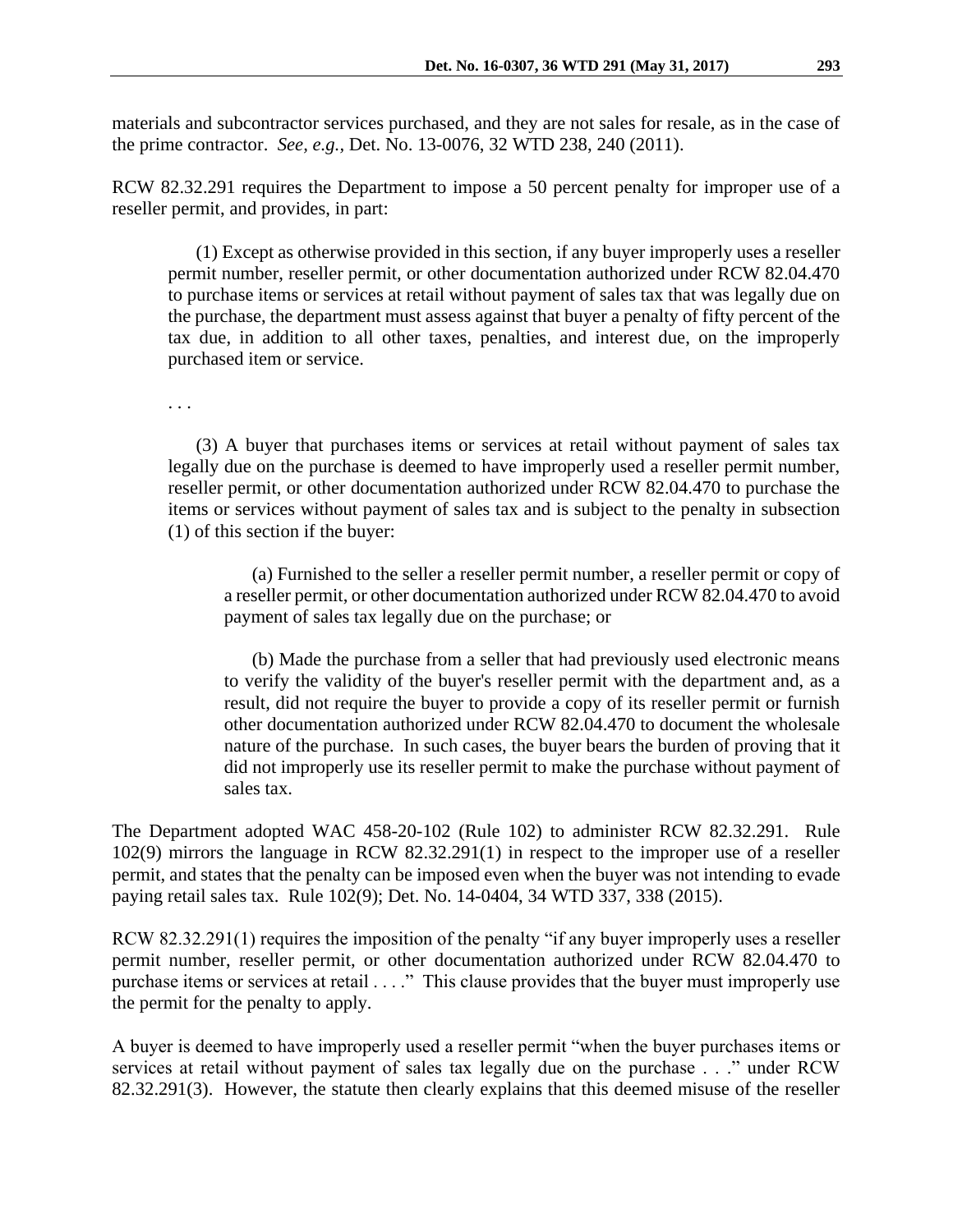permit only applies "if the buyer" misuses the permit. Under subsection RCW 82.32.291(3), buyers are deemed to have improperly used their permit under two circumstances, set forth in RCW 82.32.291(3)(a) and (3)(b). Buyers must either: (a) furnish "the seller a reseller permit number, a reseller permit or copy of a reseller permit, or other documentation authorized under RCW 82.04.470 to avoid payment of sales tax legally due on the purchase;" or (b) "purchase from a seller that had previously used electronic means to verify the validity of the buyer's reseller permit with the department and, as a result, did not require the buyer to provide a copy of the

reseller permit . . . ." RCW 82.32.291(3).

Here, the taxpayer admitted that it had previously provided its reseller permit to the sellers for prior custom construction projects, but we have no evidence that the taxpayer furnished its reseller permit to the sellers to avoid payment of sales tax legally due on the purchases at issue; therefore, RCW 82.32.291(3)(a) does not apply.

In regards to RCW 82.32.291(3)(b), the Department recently published a determination applying that provision to facts similar to those presented here. In Det. No. 15-0284, 34 WTD 595 (2015), the taxpayer was assessed deferred retail sales tax on purchases from vendors from whom it had regularly purchased items at retail without paying retail sales tax, and was assessed the reseller permit misuse penalty. The taxpayer in 34 WTD 595 asserted that the reseller permit misuse penalty did not apply because it did not recollect providing its reseller permit to any of the vendors, and it did not represent to those vendors that the purchases were made for resale and exempt from sales tax. 24 WTD at 596. The taxpayer in that determination also stated that it did not know whether the vendors obtained its reseller permit electronically through the Department's database. *Id.* Here, we have similar facts and the additional fact that the taxpayer previously provided its reseller permit to the sellers.

34 WTD 595 explains the taxpayer's burden under RCW 82.32.291(3)(b), as follows:

*RCW 82.32.291(3)(b) addresses the situation where a taxpayer who is the purchaser failed to disclose the true nature of the purchase to the seller who previously used electronic means to verify the taxpayer's reseller permit. In such a situation, the seller would be selling property under the false assumption that the sale is for resale in the regular course of business.* For imposition of the penalty under RCW 82.32.291(3)(b), "the buyer bears the burden of proving that it did not improperly use its reseller permit to make the purchase without payment of sales tax." WAC 458-20-102 adds the following about this burden:

[T]he buyer bears the burden of proving that the purchases made without payment of sales tax were qualified purchases or the buyer remitted deferred sales tax directly to the department. The buyer not realizing that sales tax was not paid at the time of purchase is not a reason for waiving the penalty.

WAC 458-20-102(9)(a)(ii). This provision also requires the taxpayer to show that its vendor did not previously look up its reseller permit information electronically under RCW 82.32.291(3)(b). Unless otherwise mandated by statute or due process principles, Washington applies the preponderance of evidence standard in administrative proceedings. *Nguyen v. Dep't of Health Medical Quality Assurance Comm'n*, 144 Wn.2d 516, 535, 29